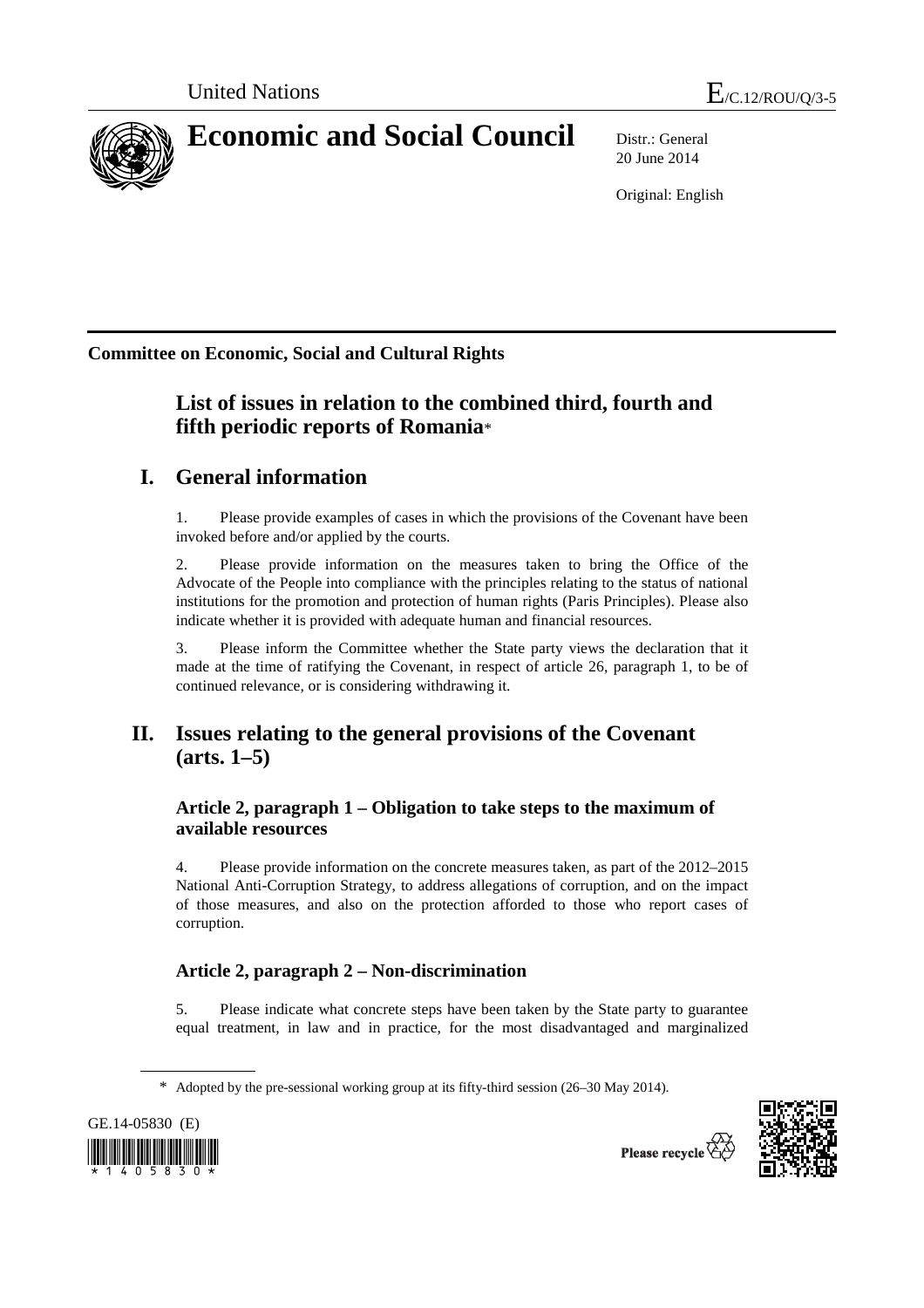groups, including Roma, in all social sectors. Please provide an update on the main activities implemented as part of the 2012–2020 Strategy for the Inclusion of Romanian Citizens Belonging to the Roma Minority and include information on the impacts measured and obstacles encountered.

6. Please provide information on the possible increase in the number of the asylum reception centres of the Romanian Immigration Office so as to guarantee accommodation and basic services, including psychological assistance and medical services, to asylum seekers. Please explain whether the children of asylum seekers are admitted to primary and secondary schools without restrictions.

7. Please indicate measures taken to address societal discrimination on the grounds of sexual orientation, including discrimination in public education and in the health-care system.

#### **Article 3 – Equal rights of men and women**

8. Please provide information on the concrete results of the activities carried out under the 2010–2012 National Strategy for Equal Opportunities between Women and Men, which were aimed at eliminating discrimination against women. Please also indicate whether concrete measures have been taken to enhance the representation of women in the public and private sectors.

## **III. Issues relating to the specific provisions of the Covenant (arts. 6–15)**

#### **Article 6 – Right to work**

9. Please provide updated comparative statistical data on unemployment, disaggregated by full-time and part-time employment, the private and public sectors, Roma persons, urban and rural areas, the formal and informal economy, sex, and age group, between 2009 and 2013. Please provide information on the percentage of youth unemployment. Please also provide information on the long-term policies and strategies in place to address the root causes of youth unemployment and on the impact of those policies and strategies.

#### **Article 7 – Right to just and favourable conditions of work**

10. Please provide information on the concrete measures implemented in relation to the gender pay gap, in accordance with the General Plan of Action of the 2010–2012 National Strategy for Equal Opportunities, and on the impact of those measures.

11. Please inform the Committee about the mechanisms for review of the minimum wage (established in 2009) based on increases in the cost of living index.

#### **Article 8 – Trade union rights**

12. Please provide information on concrete measures taken to prevent the reported practice whereby certain employers make employment conditional upon the worker agreeing not to create or join a union. Please also inform the Committee about the measures put in place to guarantee full protection against acts of anti-union discrimination.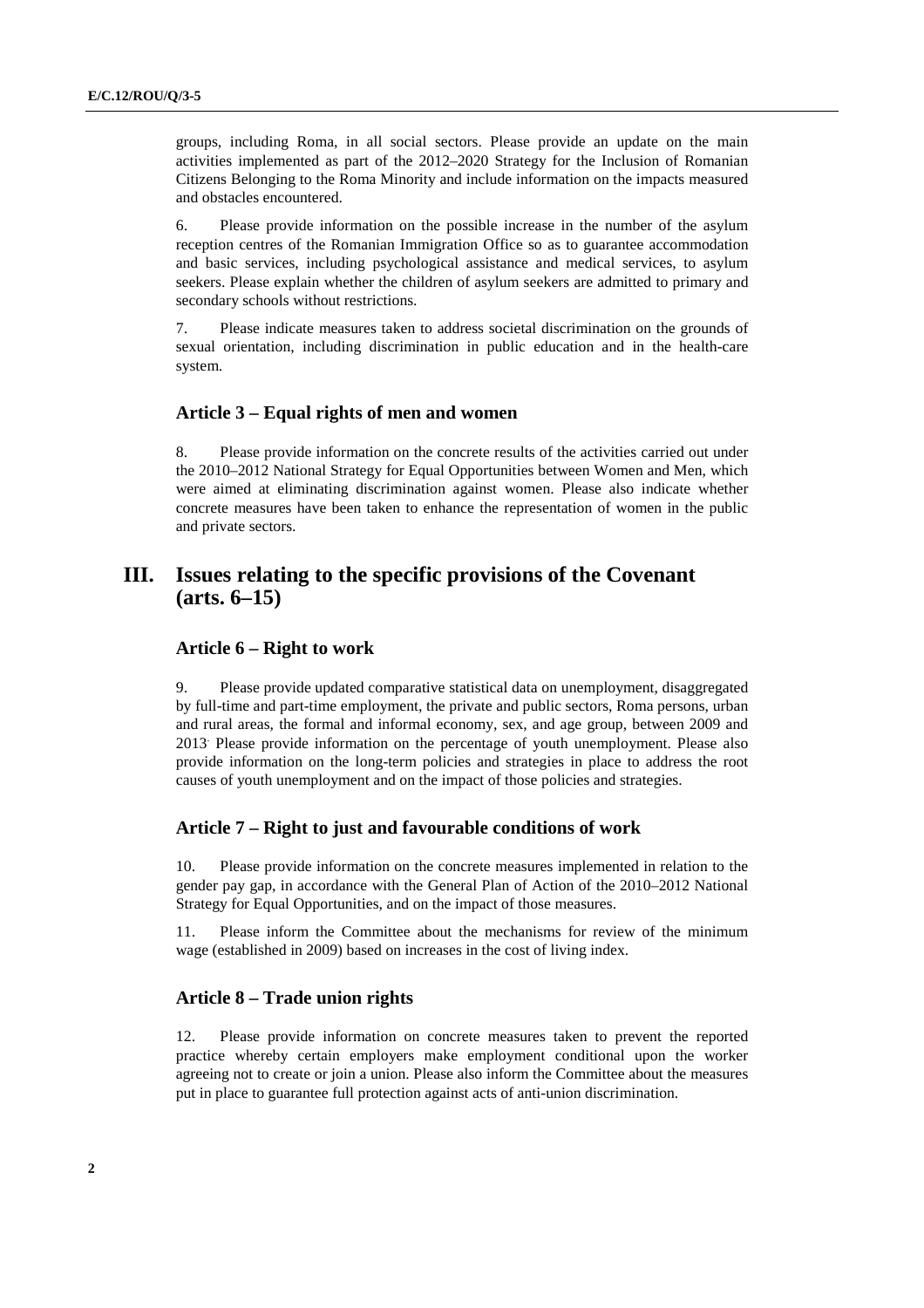## **Article 9 – Right to social security**

13. Please describe the specific measures taken to guarantee that the austerity measures adopted by the State party in 2009 and 2010 to cope with the economic and financial crisis do not have disproportionate effects on the social situation of the most disadvantaged and marginalized groups.

### **Article 10 – Protection of the family, mothers and children**

14. Please provide information on the legislative and practical measures taken by the State party to put an end to the economic exploitation of children, including those from the most disadvantaged and marginalized groups, in particular Roma children and children working and living on the street. Please provide updated information on the reported cases of sexual exploitation of migrant children in "houses of confinement" in Bucharest, including the number of investigations and prosecutions.

15. Please provide an update on the measures taken to identify and support children left behind by parents who have emigrated, including the possibility of increasing the resources available to the social assistance services of municipalities.

16. Please provide information on legislative measures taken by the State party to combat human trafficking, on the mechanisms in place to ensure strict enforcement, and on the results achieved. Please provide updated information, disaggregated by age, sex, and ethnicity, on the number of complaints, investigations, prosecutions and sentences, in connection with cases of human trafficking.

17. Please provide information on the need to maintain financial aid to help provide heating to households that need it and on the challenges faced in keeping such a programme going.

#### **Article 11 – Right to an adequate standard of living**

18. Please provide updated information on the impact of the Social Housing for Roma Communities programme, as regards effective access to adequate housing and public services, such as water, electricity, sanitation and heating systems.

19. Please provide an update about the guidelines that set out the process that must be followed for evictions and explain if they are in line with the provisions of article 11 of the Covenant as elaborated upon by the Committee in its general comment No. 7 on the right to adequate housing. Please indicate what steps have been taken by the State party to provide redress with regard to reported cases of forced eviction in Cluj-Napoca, Baia Mare and Eforie Sud. Please provide information on how the Law on Housing protects not only tenants but also people without formal tenant status.

20. Please describe the impact of the concrete measures taken to ensure access to safe drinking water in both urban and rural areas. Please also provide information on the extent to which this access is granted to disadvantaged and marginalized households, including in Roma communities. Please provide updated disaggregated data on the percentage of the Romanian population, in both urban and rural areas, including disadvantaged and marginalized households, that has access to the public water supply system.